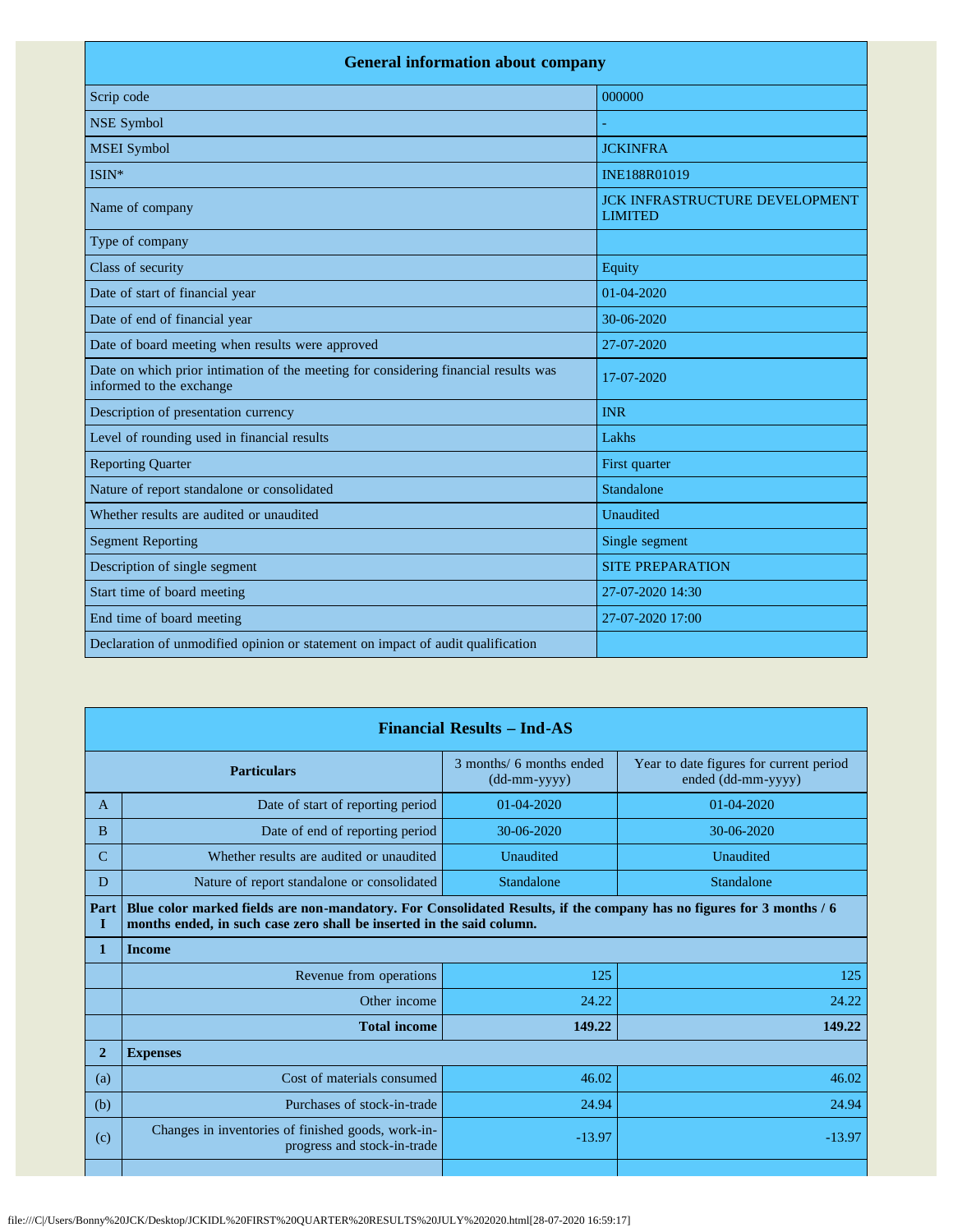| (d) | Employee benefit expense                         | 39.05 | 39.05 |
|-----|--------------------------------------------------|-------|-------|
| (e) | Finance costs                                    | 0.72  | 0.72  |
| (f) | Depreciation, depletion and amortisation expense | 6.2   | 6.2   |
| (f) | <b>Other Expenses</b>                            |       |       |
|     | <b>OTHER EXPENSES</b>                            | 22.54 | 22.54 |
| 10  |                                                  |       |       |
|     | <b>Total other expenses</b>                      | 22.54 | 22.54 |
|     | <b>Total expenses</b>                            | 125.5 | 125.5 |

| <b>Financial Results - Ind-AS</b> |                                                                                                                                                                                               |                                          |                                                               |  |
|-----------------------------------|-----------------------------------------------------------------------------------------------------------------------------------------------------------------------------------------------|------------------------------------------|---------------------------------------------------------------|--|
|                                   | <b>Particulars</b>                                                                                                                                                                            | 3 months/ 6 months<br>ended (dd-mm-yyyy) | Year to date figures for current<br>period ended (dd-mm-yyyy) |  |
| A                                 | Date of start of reporting period                                                                                                                                                             | 01-04-2020                               | 01-04-2020                                                    |  |
| B                                 | Date of end of reporting period                                                                                                                                                               | 30-06-2020                               | 30-06-2020                                                    |  |
| $\overline{C}$                    | Whether results are audited or unaudited                                                                                                                                                      | Unaudited                                | Unaudited                                                     |  |
| D                                 | Nature of report standalone or consolidated                                                                                                                                                   | Standalone                               | Standalone                                                    |  |
| Part<br>Т                         | Blue color marked fields are non-mandatory. For Consolidated Results, if the company has no figures for 3 months / 6<br>months ended, in such case zero shall be inserted in the said column. |                                          |                                                               |  |
| 3                                 | Total profit before exceptional items and tax                                                                                                                                                 | 23.72                                    | 23.72                                                         |  |
| $\overline{4}$                    | <b>Exceptional</b> items                                                                                                                                                                      | $\Omega$                                 | $\theta$                                                      |  |
| 5                                 | <b>Total profit before tax</b>                                                                                                                                                                | 23.72<br>23.72                           |                                                               |  |
| 7                                 | <b>Tax expense</b>                                                                                                                                                                            |                                          |                                                               |  |
| 8                                 | Current tax                                                                                                                                                                                   | 4.88                                     | 4.88                                                          |  |
| 9                                 | Deferred tax                                                                                                                                                                                  | $-0.76$                                  | $-0.76$                                                       |  |
| 10                                | <b>Total tax expenses</b>                                                                                                                                                                     | 4.12                                     | 4.12                                                          |  |
| 11                                | Net movement in regulatory deferral account balances related to<br>profit or loss and the related deferred tax movement                                                                       | $\overline{0}$                           | $\overline{0}$                                                |  |
| 14                                | Net Profit Loss for the period from continuing operations                                                                                                                                     | 19.6                                     | 19.6                                                          |  |
| 15                                | Profit (loss) from discontinued operations before tax                                                                                                                                         | $\overline{0}$                           | $\overline{0}$                                                |  |
| 16                                | Tax expense of discontinued operations                                                                                                                                                        | $\overline{0}$                           | $\theta$                                                      |  |
| 17                                | Net profit (loss) from discontinued operation after tax                                                                                                                                       | $\overline{0}$                           | $\overline{0}$                                                |  |
| 19                                | Share of profit (loss) of associates and joint ventures accounted for<br>using equity method                                                                                                  | $\overline{0}$                           | $\theta$                                                      |  |
| 21                                | Total profit (loss) for period                                                                                                                                                                | 19.6                                     | 19.6                                                          |  |
| 22                                | Other comprehensive income net of taxes                                                                                                                                                       | $\overline{0}$                           | $\overline{0}$                                                |  |

| <b>Financial Results – Ind-AS</b> |                                                                                                                                                                                               |                                          |                                                               |  |
|-----------------------------------|-----------------------------------------------------------------------------------------------------------------------------------------------------------------------------------------------|------------------------------------------|---------------------------------------------------------------|--|
| <b>Particulars</b>                |                                                                                                                                                                                               | 3 months/ 6 months<br>ended (dd-mm-yyyy) | Year to date figures for current<br>period ended (dd-mm-yyyy) |  |
| A                                 | Date of start of reporting period                                                                                                                                                             | $01 - 04 - 2020$                         | $01 - 04 - 2020$                                              |  |
| <sub>B</sub>                      | Date of end of reporting period                                                                                                                                                               | $30-06-2020$                             | $30-06-2020$                                                  |  |
| $\mathcal{C}$                     | Whether results are audited or unaudited                                                                                                                                                      | Unaudited                                | Unaudited                                                     |  |
| D                                 | Nature of report standalone or consolidated                                                                                                                                                   | <b>Standalone</b>                        | Standalone                                                    |  |
| Part                              | Blue color marked fields are non-mandatory. For Consolidated Results, if the company has no figures for 3 months / 6<br>months ended, in such case zero shall be inserted in the said column. |                                          |                                                               |  |
| 23                                | <b>Total Comprehensive Income for the period</b><br>19.6                                                                                                                                      |                                          | 19.6                                                          |  |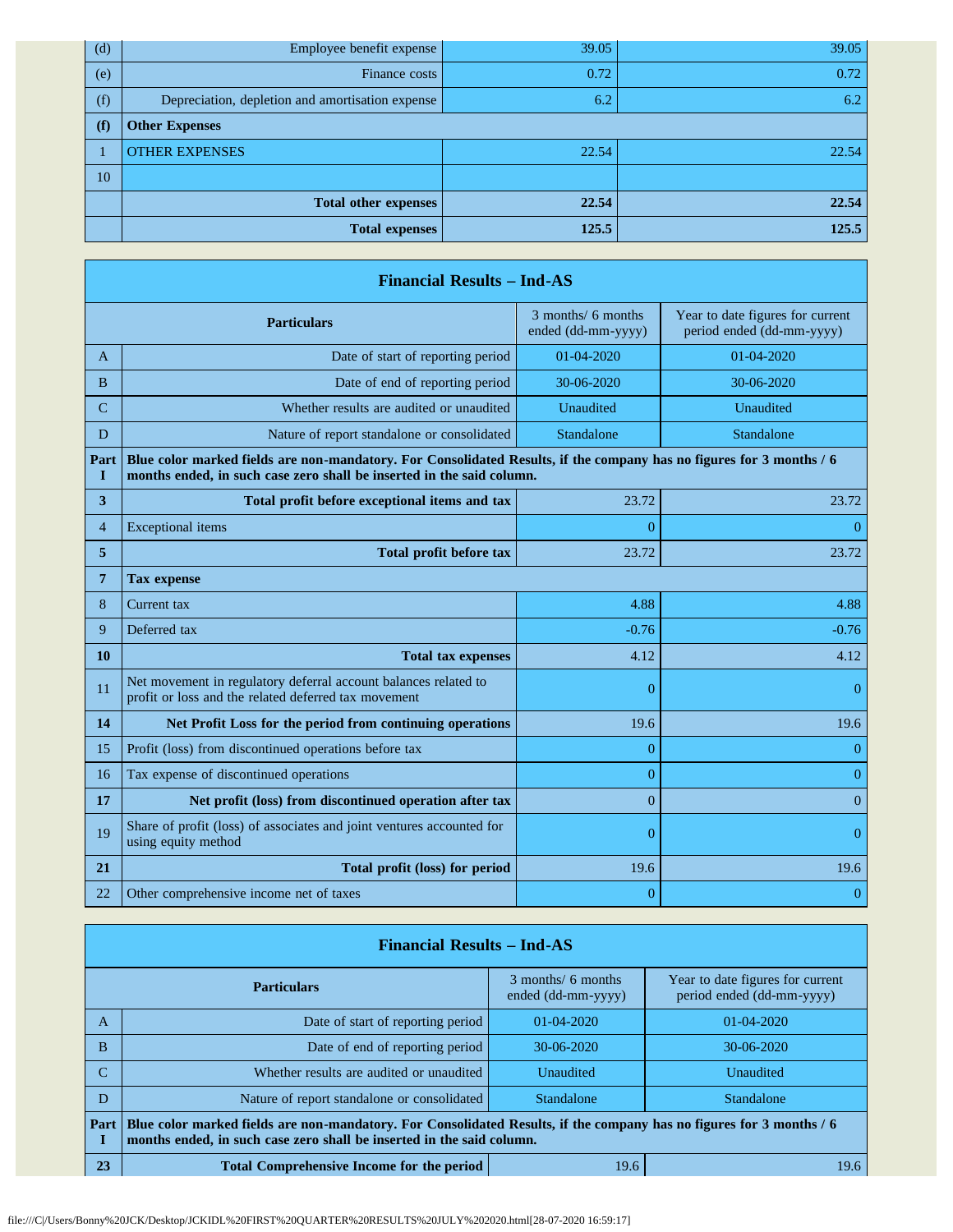| 24           | Total profit or loss, attributable to                                                                   |                        |                |  |
|--------------|---------------------------------------------------------------------------------------------------------|------------------------|----------------|--|
|              | Profit or loss, attributable to owners of parent                                                        |                        |                |  |
|              | Total profit or loss, attributable to non-controlling interests                                         |                        |                |  |
| 25           | Total Comprehensive income for the period attributable to                                               |                        |                |  |
|              | Comprehensive income for the period attributable to owners of<br>parent                                 | $\overline{0}$         | $\overline{0}$ |  |
|              | Total comprehensive income for the period attributable to<br>owners of parent non-controlling interests | $\overline{0}$         | $\theta$       |  |
| 26           | Details of equity share capital                                                                         |                        |                |  |
|              | Paid-up equity share capital                                                                            | 416.67                 | 416.67         |  |
|              | Face value of equity share capital                                                                      | 10                     | 10             |  |
| 27           | <b>Details of debt securities</b>                                                                       |                        |                |  |
| 28           | Reserves excluding revaluation reserve                                                                  |                        |                |  |
| 29           | <b>Earnings per share</b>                                                                               |                        |                |  |
| $\mathbf{i}$ | Earnings per equity share for continuing operations                                                     |                        |                |  |
|              | Basic earnings (loss) per share from continuing operations                                              | 0.47                   | 0.47           |  |
|              | Diluted earnings (loss) per share from continuing operations                                            | 0.47                   | 0.47           |  |
| ii.          | Earnings per equity share for discontinued operations                                                   |                        |                |  |
|              | Basic earnings (loss) per share from discontinued operations                                            | $\boldsymbol{0}$       | $\overline{0}$ |  |
|              | Diluted earnings (loss) per share from discontinued operations                                          | $\overline{0}$         | $\overline{0}$ |  |
| ii.          | Earnings per equity share                                                                               |                        |                |  |
|              | Basic earnings (loss) per share from continuing and<br>discontinued operations                          | 0.47                   | 0.47           |  |
|              | Diluted earnings (loss) per share from continuing and<br>discontinued operations                        | 0.47                   | 0.47           |  |
| 30           | Debt equity ratio                                                                                       | $\overline{0}$         | $\theta$       |  |
| 31           | Debt service coverage ratio                                                                             | $\overline{0}$         | $\mathbf{0}$   |  |
| 32           | Interest service coverage ratio                                                                         | $\theta$               | $\overline{0}$ |  |
| 33           | Disclosure of notes on financial results                                                                | Textual Information(1) |                |  |

|                        | <b>Text Block</b>                                                                                                                                                                                                                                                                                                                                                                                                                                                                                                                                                                                                                                                                                                                                                                                                                                                                                                                                                                                                                                                                                                                                                                                                                                                                                                                                                                                                                                                                                                                       |
|------------------------|-----------------------------------------------------------------------------------------------------------------------------------------------------------------------------------------------------------------------------------------------------------------------------------------------------------------------------------------------------------------------------------------------------------------------------------------------------------------------------------------------------------------------------------------------------------------------------------------------------------------------------------------------------------------------------------------------------------------------------------------------------------------------------------------------------------------------------------------------------------------------------------------------------------------------------------------------------------------------------------------------------------------------------------------------------------------------------------------------------------------------------------------------------------------------------------------------------------------------------------------------------------------------------------------------------------------------------------------------------------------------------------------------------------------------------------------------------------------------------------------------------------------------------------------|
| Textual Information(1) | The Unaudited Standalone Financial results for the Quarter ended 30th June 2020 have been reviewed<br>by the Audit Committee and approved by the Board in their meeting<br>held on 27th July 2020. The figures for the Quarter ended 30th June 2020 was subject to 'Limited<br>Review' by Statutory Auditors of the Company who have expressed an<br>unqualified review opinion. The information presented above is prepared above in accordance with the<br>Indian Accounting Standards (Ind AS) as prescribed under section<br>133 of the companies Act, 2013 read with Rule 3 of the Companies (Indian Accounting Standards)<br>Rules, 2015 and Companies (Indian Accounting Standards) Amendement<br>Rules 2016. The above unaudited financial results are filed with Stock Exchanges under Regulation 33<br>of SEBI (Listing Obligations and Other Disclosure Requirements),<br>Regulations, 2015 and are available on the Stock exchange websites, www.msei.in and the company's<br>website www.jckgroup.in.<br>The figures for the Quarter ended 31st March, 2020 are the balancing figures between Standalone<br>Audit figures in respect of the full financials of year and the unaudited<br>year to date figures up to the third of the financial year ended March 31st, 2020.<br>The Figures for the corresponding previous period have been regrouped/ reclassified wherever<br>necessary, to make them comparable.<br>During the Quarter, in addition to Land Development the company has undertaken the trading activity. |